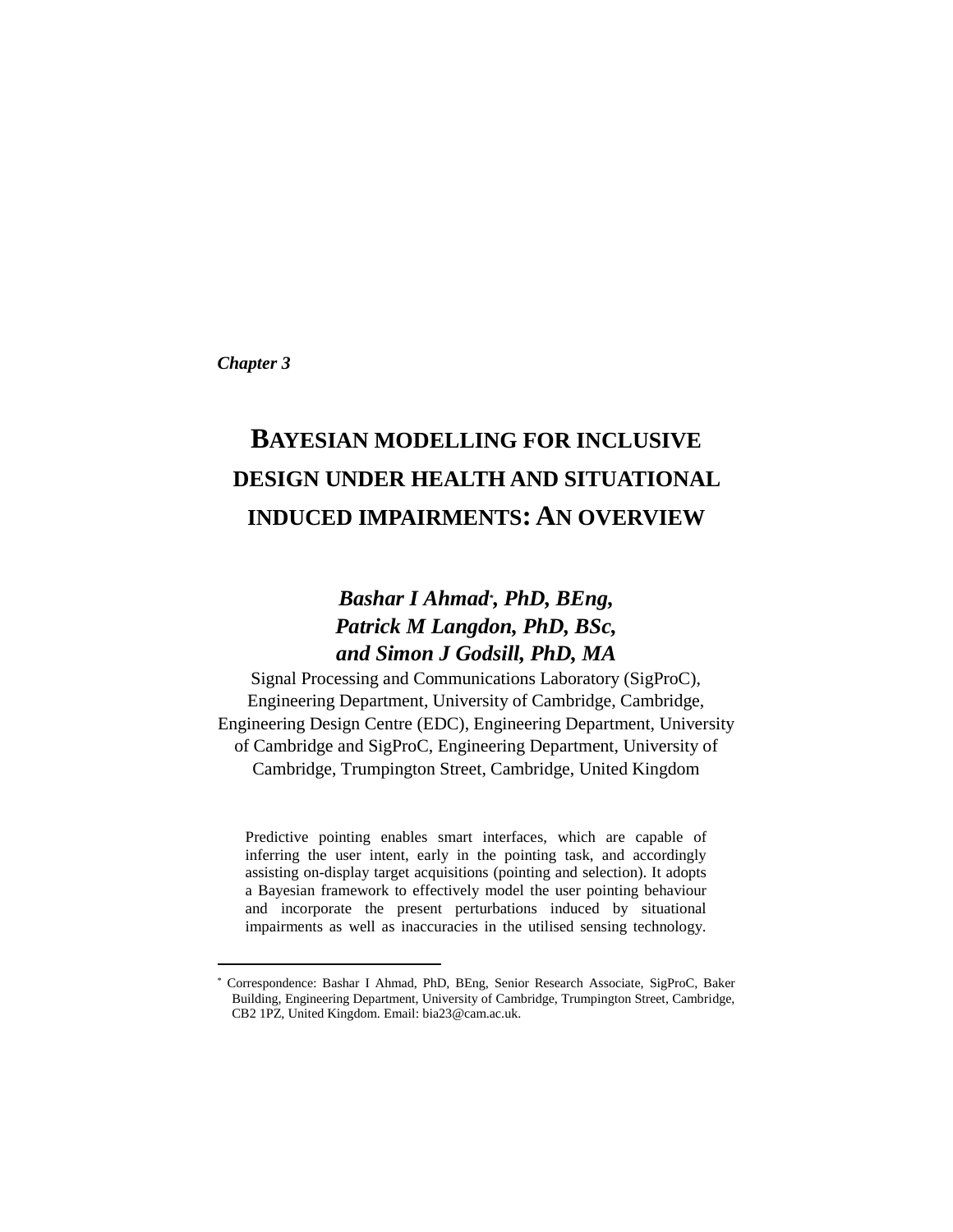# 2 *Bashar I Ahmad, Patrick M Langdon and Simon J Godsill.*

The objective of the predictive pointing system is to minimise the cognitive, visual and physical effort associated with acquiring an interface component when the user input is perturbed due to a situational impairment, for example, to aid drivers select icons on a display in a moving car via free hand pointing gestures. In this chapter, we discuss the ability of the predictive pointing solution to simplify and expedite human computer interaction when the user input is perturbed due to health induced impairments and disability, rather than a situational impairment. Examples include users with tremors, spasms, or other motor impairments. Given the flexibilities acceded by the Bayesian formulation, the applicability of the predictive pointing to inclusive design in general is addressed. Its intent prediction functionality can be adapted to the user's physical capabilities and pointing characteristics-style, thereby catering for wide ranges of health induced impairments, such as those arising from ageing. It is concluded that predictive displays can significantly facilitate and reduce the effort required to accomplish selection tasks on a display when the user input is perturbed due to health or physical impairments, especially when pointing in 3D via free hand pointing gestures.

# **INTRODUCTION**

Interactive displays, such as touchscreens, are becoming an integrated part of the car environment due to the additional design flexibilities they offer (e.g., combined display-interaction-platform-feedback module whose interface can be adapted to the context of use through a reconfigurable Graphical User Interface GUI) and their ability to present large quantities of information associated with In-Vehicle Infotainment Systems IVIS (1- 4). The latter factor is particularly important since the complexity of IVIS has been steadily increasing to accommodate the growing additional services related to the proliferation of smart technologies in modern vehicles (5). Using an in-car display typically entails undertaking a free hand pointing gesture to select an on-screen GUI icon. Whilst this input modality is intuitive, especially for novice users, it requires dedicating a considerable amount of attention (visual, cognitive and physical) that can be otherwise available for driving (4). Additionally, the user pointing gesture and input on the display can be subject to in-vehicle accelerations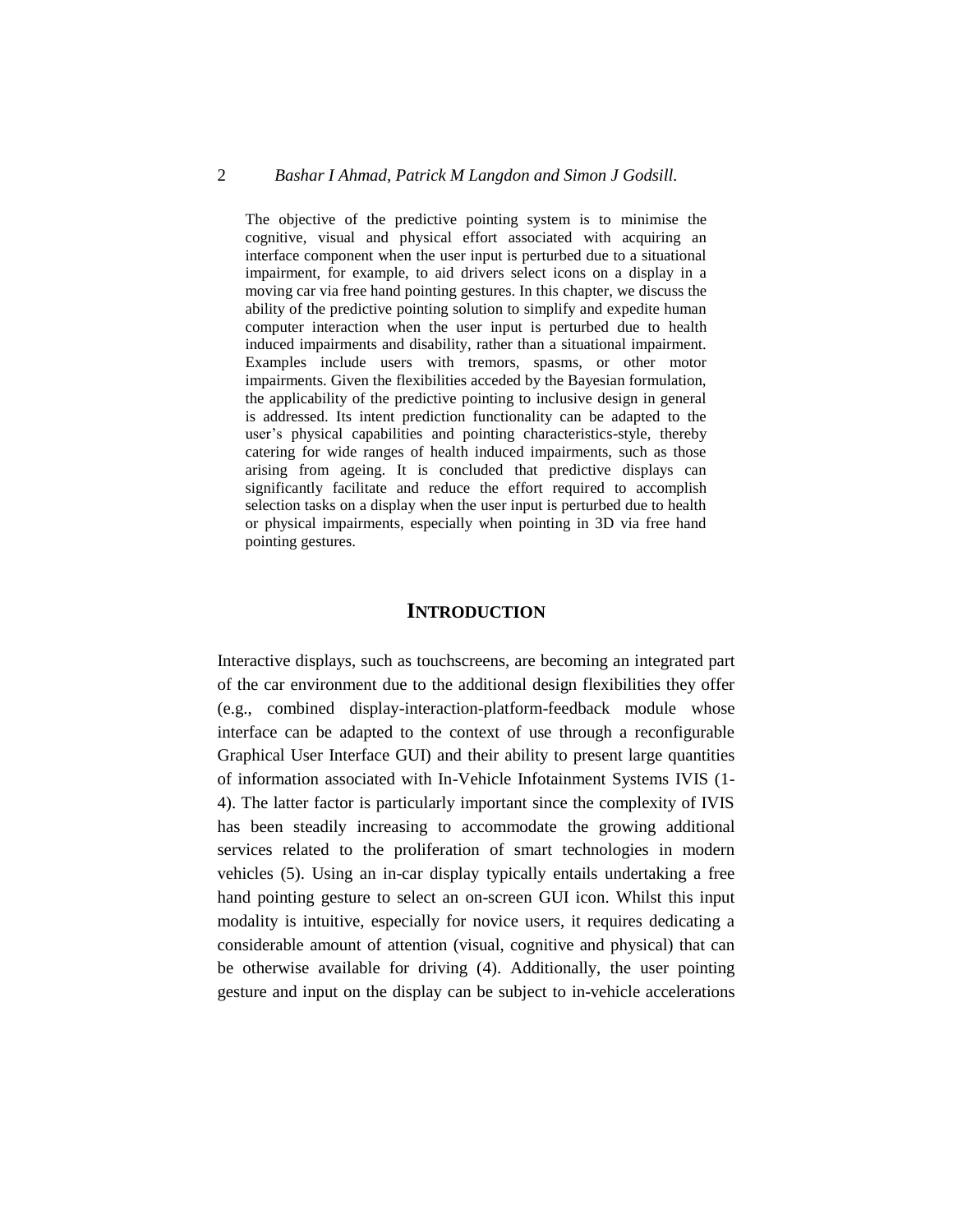and vibrations due to the road and driving conditions, which can lead to erroneous selections (6). This source of perturbations is dubbed Situationally Induced Impairment and Disability (SIID). Figure 1 depicts an example of free hand pointing gestures, in 3D, subjected to high levels of perturbations (i.e., SIID) in a moving car. The notable impact of the invehicle SIID originated perturbations is clearly visible in the pointing motion as jolts or jumps. Adapting to the present noise and/or rectifying incorrect selections will tie up more of the user's attention. This can render interacting with the touchscreen highly distracting, with potential safety consequences (4, 7).

Predictive interactive displays, proposed in (8, 9), utilise a gesture tracker to capture, in real-time, the pointing hand/finger locations in 3D in conjunction with appropriate probabilistic destination inference algorithm. It can establish the icon the user intends to select on the display, remarkably early in the free hand pointing gesture, and in the presence of perturbations due to road and driving conditions, i.e., SIID. The smart intent-aware display then accordingly simplifies and expedites the target acquisition by applying a *pointing facilitation scheme*. This can be in the form of, among other options, expanding or colouring the intended GUI icon(s) or even selecting the predicted item on behalf of the user, who then need not touch the display surface. Therefore, predictive displays can notably improve the usability of in-car interactive displays by reducing distractions and workload associated with using them. The Bayesian formulation of the fundamental problem of intent inference, see (8), enables the predictive displays to effectively handle varying levels and types of present SIID-originated perturbations and/or user pointing behaviour as well as incorporating additional sensory or contextual data when available. It is noted that several pointing gesture trackers, which can accurately track, in real-time, a pointing gesture in 3D, have emerged lately, e.g., Microsoft Kinect, leap motion and others. They are motivated by extending Human-Computer Interaction (HCI) beyond traditional keyboard input and mouse pointing.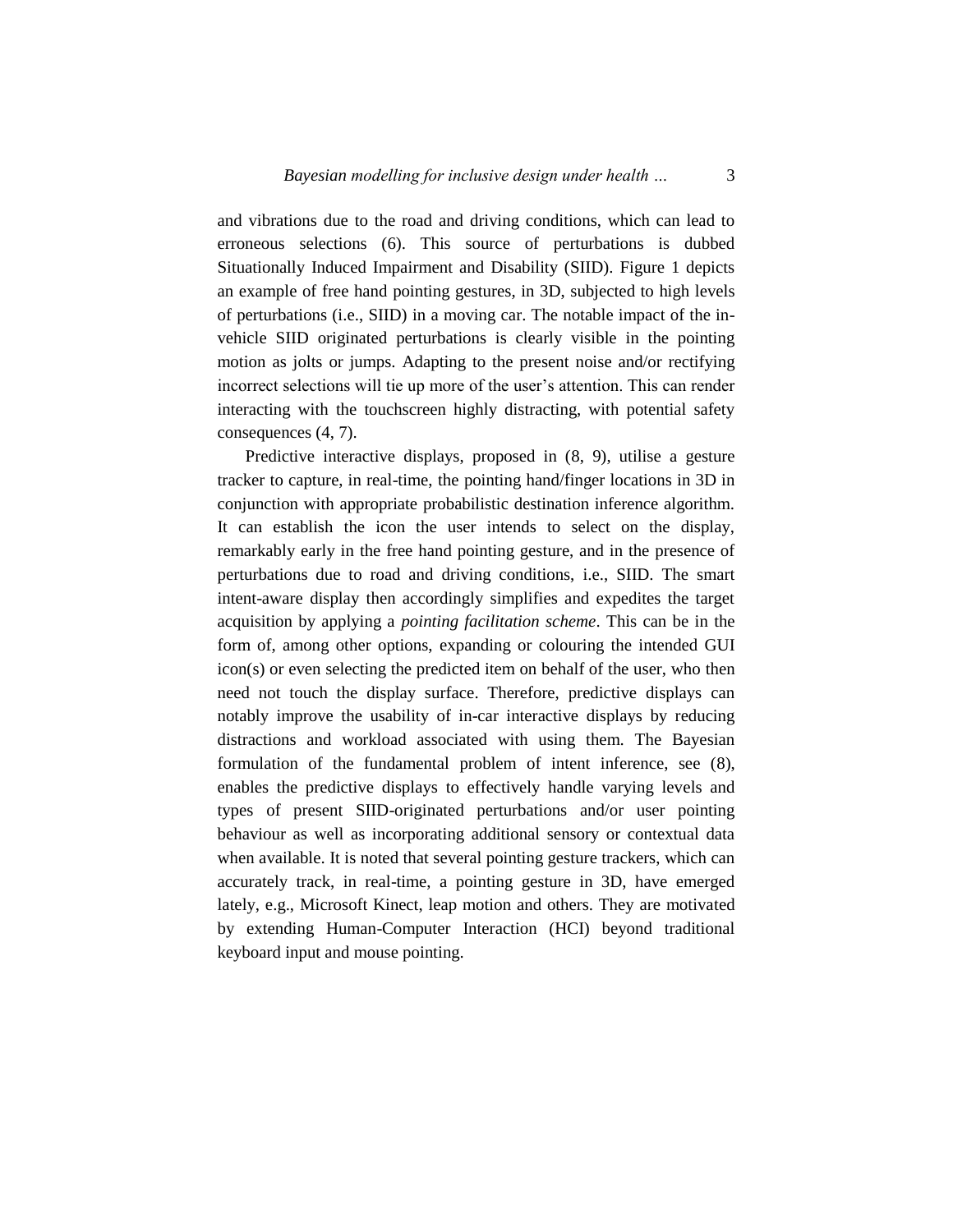



Figure 1. Full pointing finger-tip trajectories in 3D during three pointing gestures aimed at selecting a GUI item (circles) on the in-vehicle touchscreen surface (blue plane), whilst the car is driven over a harsh terrain with severe perturbations present. Arrows indicate the direction of travel over time, starting at  $t_1 < t_k$ .



Figure 2. Several 2D mouse cursor tracks to acquire on-screen GUI icons (classical Fitt's law task, ISO 9241) for user with cerebral palsy (20). Starting position is at the centre and nominal targets (shown by circles) are distributed in a circular formation.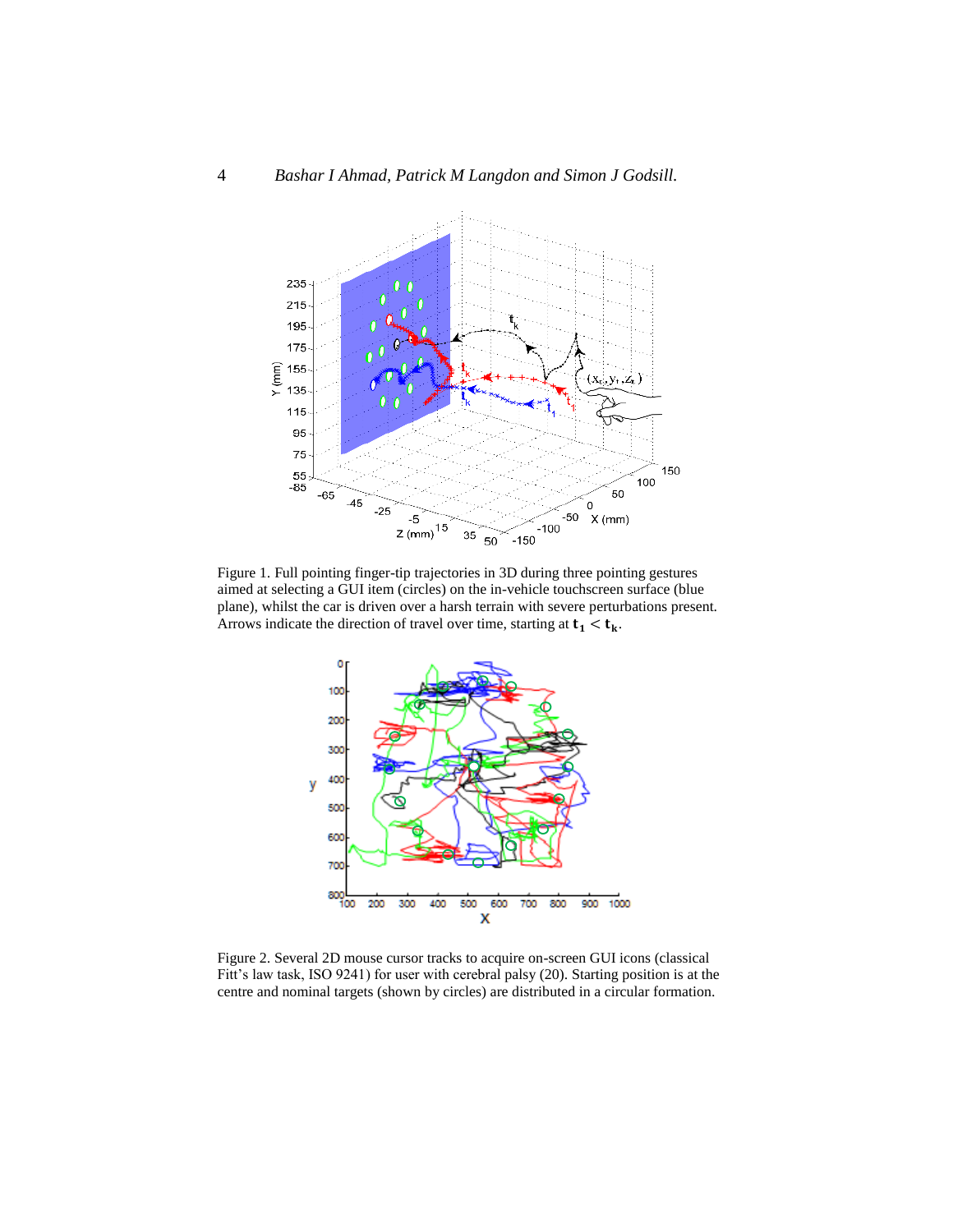On the other hand, using technological devices and the ubiquitous touchscreens becoming commonplace in everyday life, whether in work or domestic environments, led to the task of acquiring targets on a graphical user interface (e.g., to select buttons, menus, etc.) being a part of modern life and a frequent human-computer interaction undertaking. Hence, facilitating on-screen target acquisition (pointing and selection), reducing the effort incurred and improving its accuracy is critical for realising effective user interfaces. This is typically tackled by applying a pointing assistive strategies (e.g., expanding icon, altering its activation area, etc.), preceded by a mechanism to establish the intended GUI icon, i.e., to identify which icon to expand or alter, for example see (10-19). Whilst the user population is diverse and includes motion impaired, elderly and nonexpert users, these HCI studies often consider able-bodied computer users and focus on pointing in 2D on a computer screen using a mouse or a mechanical device. However, similar to users experiencing SIID, the pointing-selection task can be challenging for users with a motion-visual impairment, i.e., Health Induced Impairment and Disability HIID (19-24), for example, Figure 2 shows 2D mouse cursor pointing tracks of a user suffering from cerebral palsy. The prediction approaches developed for mouse pointing are also in general unsuitable for pointing in 3D using free hand pointing gestures and/or have high computational-training requirements (8). Thereby, suitable prediction algorithms for pointing in 3D under situational impairment are proposed in (8), within a flexible Bayesian framework. Statistical techniques based on Kalman filtering and advanced state-space particle filter method are employed to smooth 2D pointing mouse cursor trajectories and 3D tracks of free hand pointing gestures (8, 19, 20). They compensate for (remove) HIID and SIID related perturbations, such that the resultant 2D or 3D pointing trajectories move only in the intended direction.

In this chapter, we highlight the potential of applying the predictive display solution, which was developed for perturbations due to SIID in automotive contexts and supports pointing gestures input modality in 3D, to facilitate HCI for users with a wide range of health induced impairment and disability. This includes HIID that arises from age, and not only severe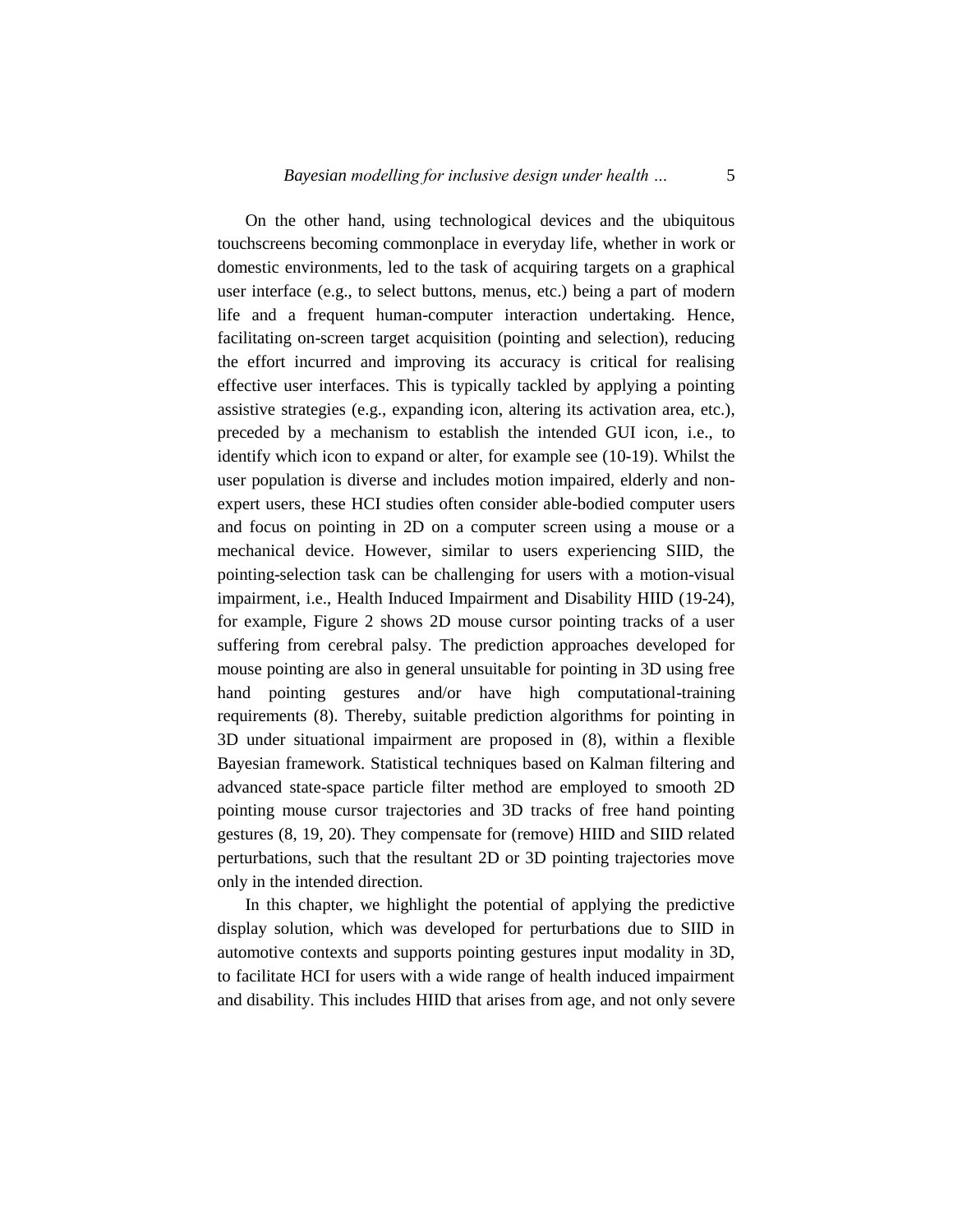forms of physical disability. Therefore, this HCI solution can be viewed as a means to promote inclusion. Inclusive design examines designed product features with particular attention to the functional demands they make on the perceptual, thinking and physical capabilities of diverse users. A predictive display can extend the usability of the interactive displays to a diverse population of users, for example, motion impaired or able-bodied users, elderly or young users, expert or non-expert users as well as those that are situationally impaired.

Here, we exploit the transferability of HCI solutions for HIID to SIID scenarios (and vice versa) (23, 26). This transferability assumes that any human user can be impaired (disabled) in their effectiveness by characteristics of their environment, the task and the design of the GUI. Such impairment may take the form of perceptual, cognitive and physical movement functional limitations, which translate into inability. For instance, attempting to enter text on an in-car touchscreen (e.g., for navigation) whilst driving in an off-road environment presents difficulties in perceiving the interface for multiple tasks (seeing on-screen icons, outside driving environment and vehicle controls), performing the attentional tasks necessary for safe driving (track/correct vehicle movement, maintaining car controls as well as monitor/correct the texting task), and carrying out the required physical movements (pointing, pressing, steering, braking, etc.). The Bayesian intent predictor applied within a predictive display system relies on defining a Hidden Markov Model (HMM) of the pointing motion in 3D, effectively capturing the influence of the intended endpoint on the pointing finger/hand movements (8). This is distinct from previous HCI research on endpoint prediction in 2D scenarios, e.g., (11-18), which often follow from Fitt's law type analysis and uses a static setting/model. The statistical modelling approach permits capturing the variability among users, motor capabilities and the noise of the motion tracking sensor via Stochastic Differential Equations (SDE) that represent the destination-motivated pointing motion in 3D or even 2D.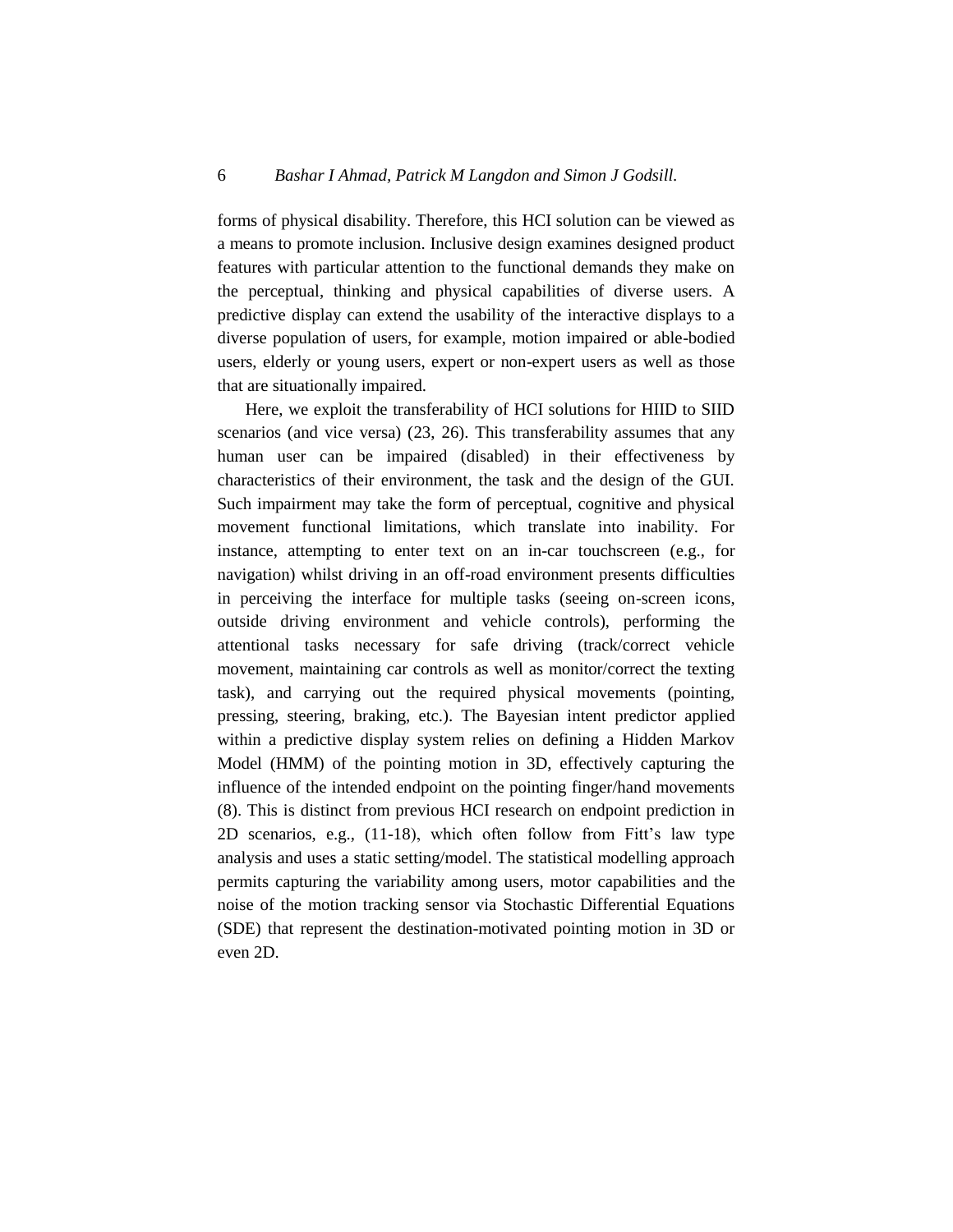# **INCLUSIVE DESIGN FROM DISABILITY TO HCI**

Increasingly, mobile technology is proliferating, and due to the expected contribution of the Internet of Things (IoT), 5G and recent mobile communications technology, a plethora of possible applications integrating sensor networks, cloud based processing and storage and mobile contexts will present HCI challenges to interaction designers (24, 27). Challenges range from: network latencies, and lack of them; processing limitations; fusion of multiple sources of data, and the potential to overload the user's capabilities, both in terms of physical responses and also cognitive capacity. The field of inclusive design relates the capabilities of the population to the design of products by better characterising the user– product relationship. Inclusion refers to the quantitative relationship between the demand made by design features and the capability ranges of users who may be excluded from use of the product because of those features. By 2020, almost half the adult population in the UK will be over 50, with the over 80s being the most rapidly growing sector. These "inclusive" populations contain a great variation in sensory, cognitive and physical user capabilities, particularly when non-age-related impairments are taken into account. Establishing the requirement of end users is intrinsically linked to the user centred design process. In particular, a requirements specification is an important part of defining and planning the variables to be tested and measured as well as the technology use cases to be addressed during the user trials.

In particular, inclusive design is a user-centred approach that examines designed product features with particular attention to the functional demands they make on the perceptual, thinking, and physical capabilities of diverse users, particularly those with reduced capabilities and ageing. It is known, for example, that cognitive capabilities such as verbal and visuospatial IQ show a gradually decreasing performance with aging. Attending to goal-relevant, task features and inhibiting irrelevant ones is important in interaction and this is known to be affected by ageing. Attentional resources may also be reduced by ageing, such that more mistakes are made during divided attention, dual task situations (28-30).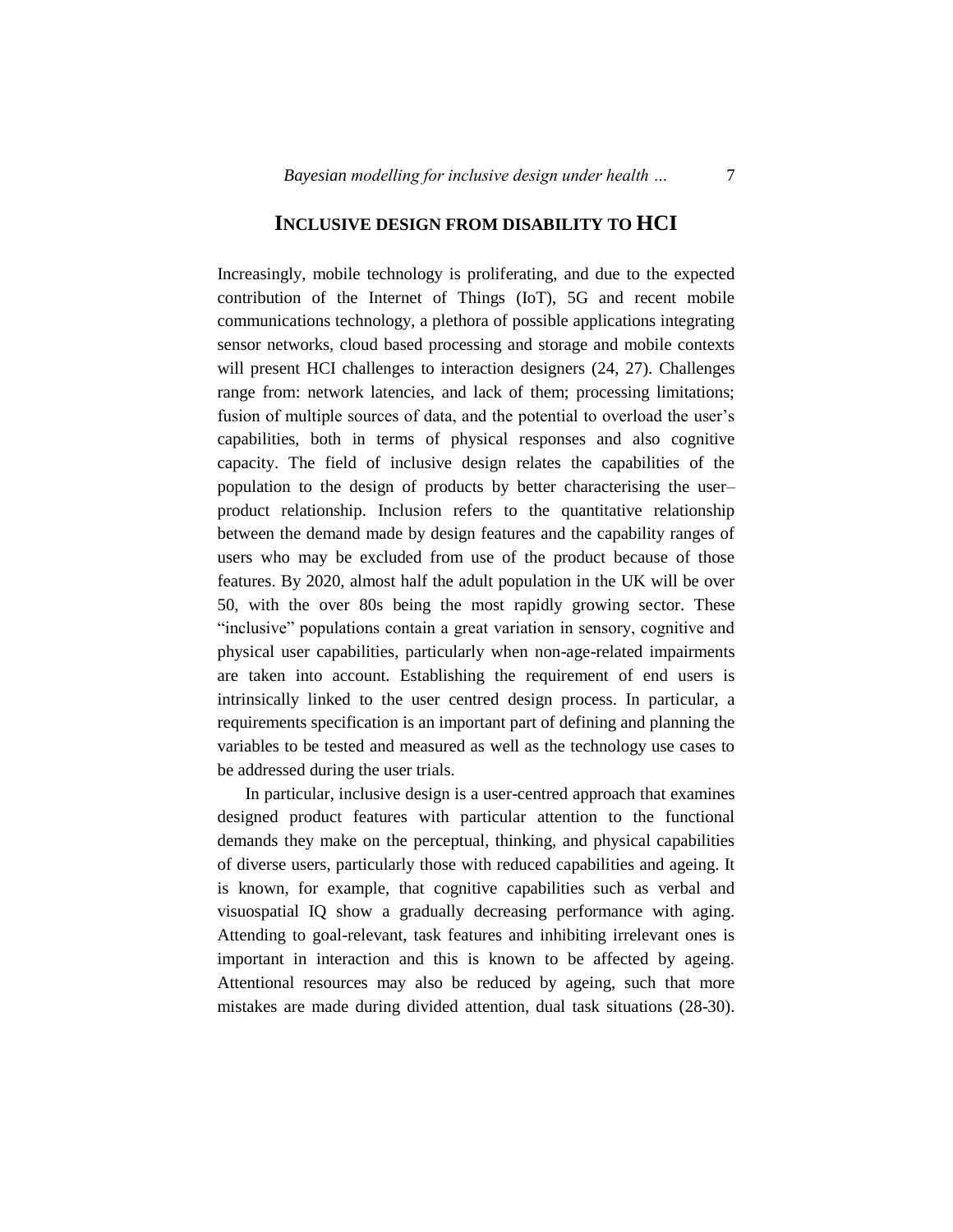Another perspective on inclusive design is that of ordinary and extraordinary design that aims to improve design for older, impaired users of low functionality while at the same time enhancing design for the mainstream and ordinary users in extreme environments. On this basis, design should focus on the *extraordinary* or impaired first, accommodating mainstream design in the process (31).

Not all functional disabilities result from ageing. Some common examples of non-age-related impairment include specific conditions such as stroke and head injury, which may affect any or all of perception, memory and movement. Other conditions are generally associated with movement impairment. For example, Parkinson's disease and cerebral palsy involve damage to the brain causing effects such as tremor, spasms, dynamic coordination difficulties, and language and speech production impairment. Of course, many other conditions such as Down's syndrome and multiple sclerosis may affect cognitive capability either directly, through language learning and use, or indirectly through its effects on hearing, speech production and writing. Of all the variations discussed, many differentially affect normal population ranges of capability. They may be rapidly changing and vary in intensity both within and between individuals, leading to a demanding design environment that requires close attention to conflicting user requirements and a better understanding of user capability. Again, this confirms that interaction design for future generations of products must be inclusive.

One area offering mitigation to these challenges is design of integrated multimodal display and control technologies for ease of input and task completion (20-23). Initially, in the domain of better design for elderly and impaired computer and TV users, this work is directly transferrable to the domain of the situationally impaired interface disability users as proposed by (26) and in the form of extraordinary user interfaces (32). This approach assumes that any human user can be impaired (disabled) in their effectiveness by characteristics of their environment, the task, and the design of the user interface they are presented with. Importantly, an inclusive design approach extends beyond the scope of conventional usability methods as it must accommodate extremes of capability range or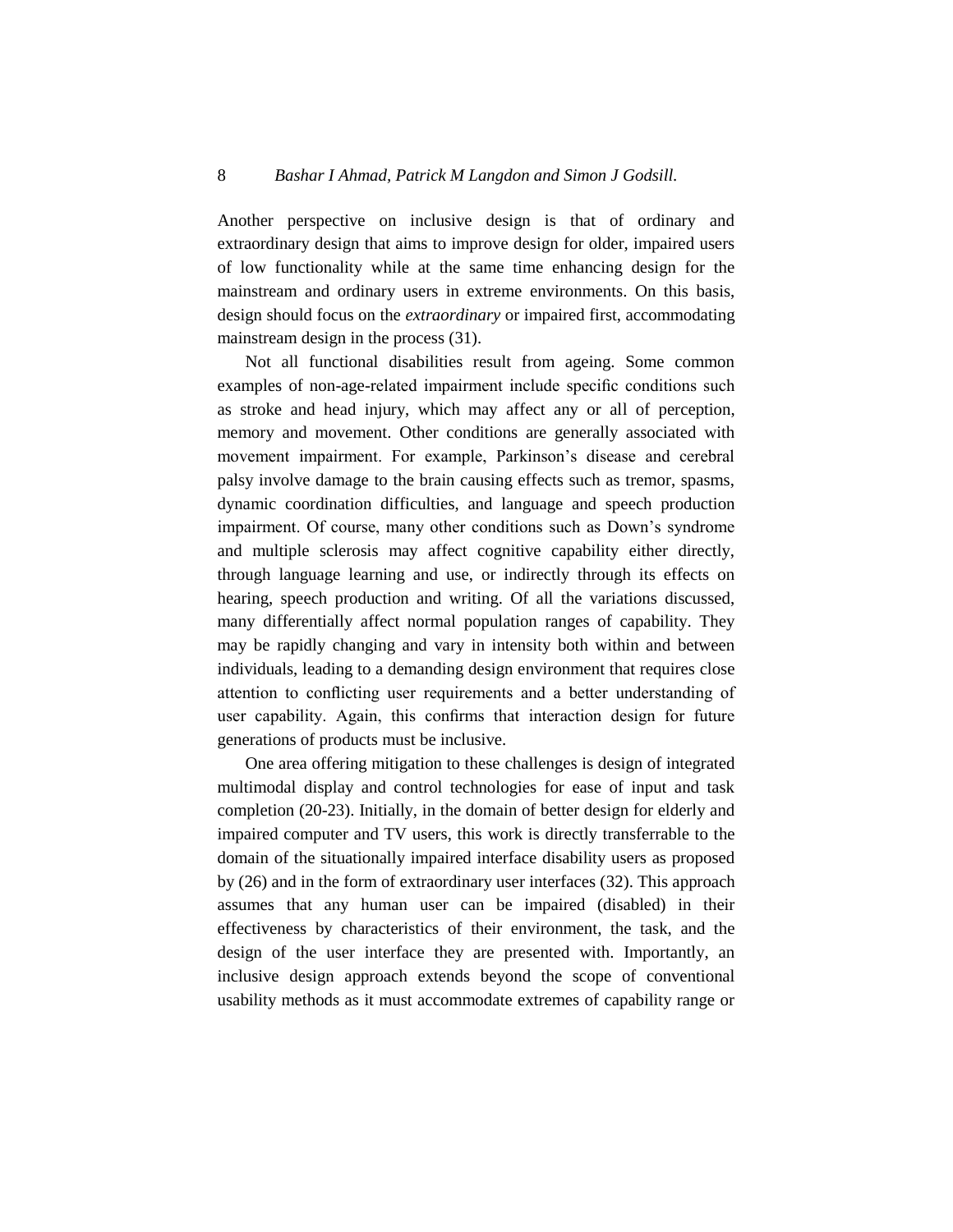situational contexts of task or stress, that are not normally accommodated by product design. For this reason, the predictive interactive display within a Bayesian framework is well suited to the human centred design of new information-rich and multimodal interfaces. It can effectively incorporate variabilities in physical-motor capabilities, interaction style, contextual information and additional sensory data (when available), within the stochastic pointing movement and measurement models as well as the modelling priors. In this chapter, we start with a specific case, whereby the proposed statistical predictive techniques aim to facilitate the GUI icons acquisition on an in-vehicle touchscreen by a driver in a moving car, i.e., the pointing gestures can be heavily perturbed due to SIID. This has proven to be very effective in reducing the workload associated with using an interactive in-car display. Thus, the developed predictive displays framework is a promising approach to achieving substantial significant usability improvements to health impaired users, i.e., HIID, in similar pointing tasks. If so, this solution can significantly enhance the HCI capabilities of individuals with severe physical impairments such as tremor, spasm and athetosis.

# **BAYESIAN FORMULATION AND SUITABILITY**

The free hand pointing gesture movements towards an on-screen interface item in 3D are not deterministic, but are rather governed by a complex motor system. They can also be subjected to external motion, vibrations, acceleration (e.g., in a moving platform), etc. Nonetheless, stochastic models can capture the variability in the pointing finger movements, albeit being driven by premeditated intent (33). Hence, predictions of the pointing object (e.g., finger) motion are not single fixed paths, but are rather probabilistic processes, such that the object position at a future time expressed as a probability distribution in space. By adequately incorporating this uncertainty, relatively simple models of the pointing finger motion can be used successfully to track finger movements and evaluate the corresponding *observation likelihoods* (8, 33). It is noted that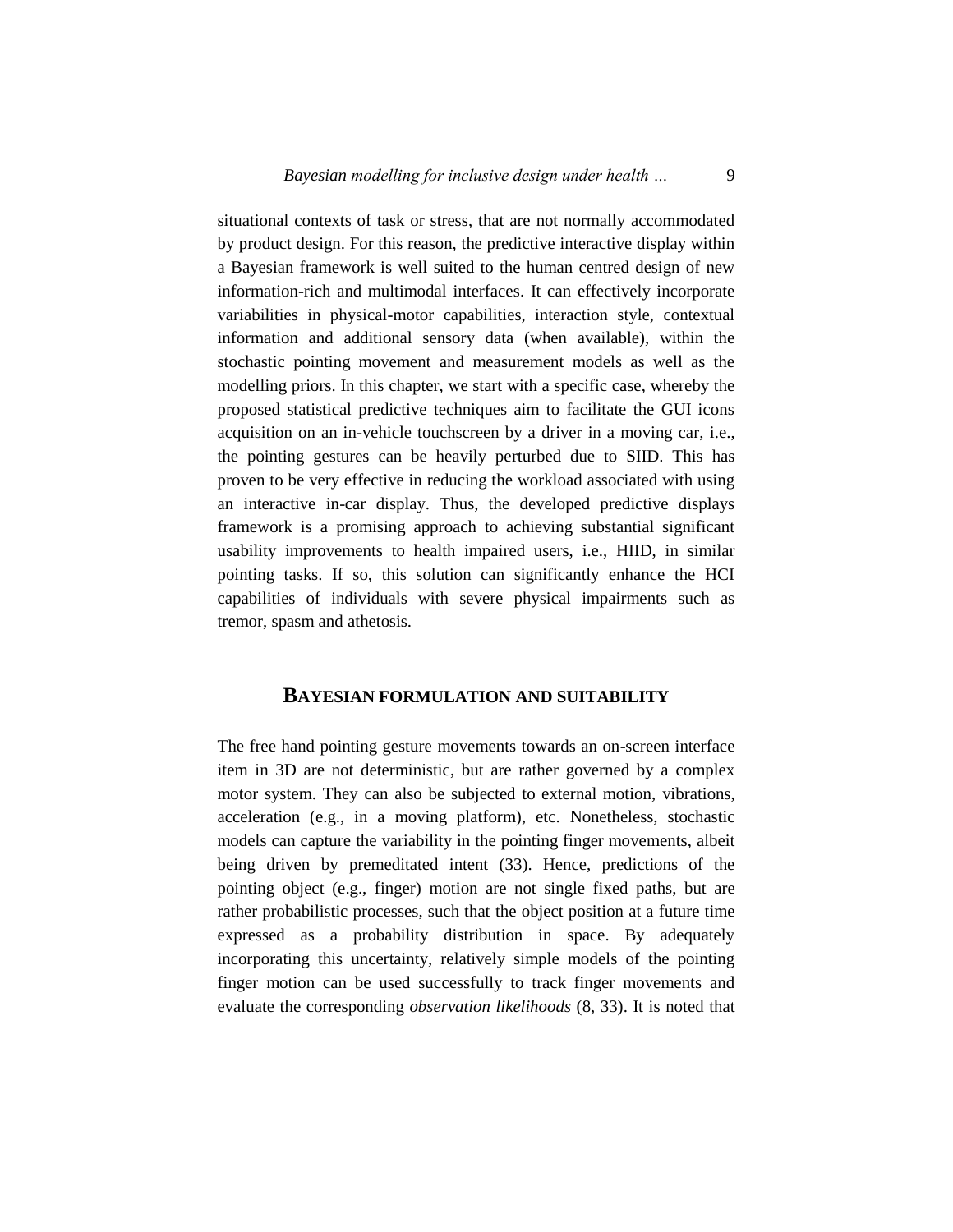the objective of a predictive pointing is not to accurately model the complex human motor system. It suffices to utilise approximate pointing motion models that facilitate establishing the on-display endpoint of a free hand pointing gesture, hence intent. Therefore, calculating the transition density of a stochastic model, for example, between two successive observation times is required to condition the tracked pointing finger state  $\mathbf{X}_t$ , (e.g., position, velocity, etc.) on a nominal endpoint on the display  $\mathcal{D}_t$ (33). Continuous-time motion models are a natural choice in such cases, where the tracked pointing object dynamics are captured by a continuoustime stochastic differential equation. This SDE can be integrated to obtain a transition density over any time interval (8, 33). Although numerous models exist, the class of Gaussian linear time invariant models for the evolution of  $X_t$  has proven to be effective to establishing the user intent and also lead to a low-complexity inference procedure (8, 33, 34). This class includes many models used in tracking applications, such as constant velocity and the linear destination reverting (LDR) models.

#### *Intent inference*

Predictive displays aim to estimate, in real-time, the probability of each of the selectable icons of the displayed GUI being the intended endpoint of the undertaken pointing task. At time instant  $t_k$  where the available pointing object (finger or mouse cursor) observations (e.g., positions) are  $\mathbf{m}_{1:k} = {\mathbf{m}_1, \mathbf{m}_2, ..., \mathbf{m}_k}$ , the system calculates

$$
\mathcal{P}(t_k) = \{ P(\mathcal{D}_l = \mathcal{D}_l | \mathbf{m}_{1:k}), i = 1, 2, ..., N \}.
$$
 (1)

The intended destination, which is unknown *a priori*, is notated by  $\mathcal{D}_I$ such that  $\mathcal{D}_I \in \mathbb{D} = {\{\mathcal{D}_1, \mathcal{D}_2, ..., \mathcal{D}_N\}}$  and  $\mathbb D$  is the set of selectable GUI items. It is noted that the locations of the interface components in  $D$  are known, however, no assumptions are made on their distribution or layout on the display. Following Bayes' rule, we can write:  $P(D_l = D_l | \mathbf{m}_{1:k}) \propto$  $P(\mathcal{D}_I = \mathcal{D}_i)P(\mathbf{m}_{1:k}|\mathcal{D}_I = \mathcal{D}_i)$ , for each of the selectable GUI icons. The prior  $P(D_i = D_i)$  is independent of the current pointing task and can represent contextual information, user profile, frequency of use, etc.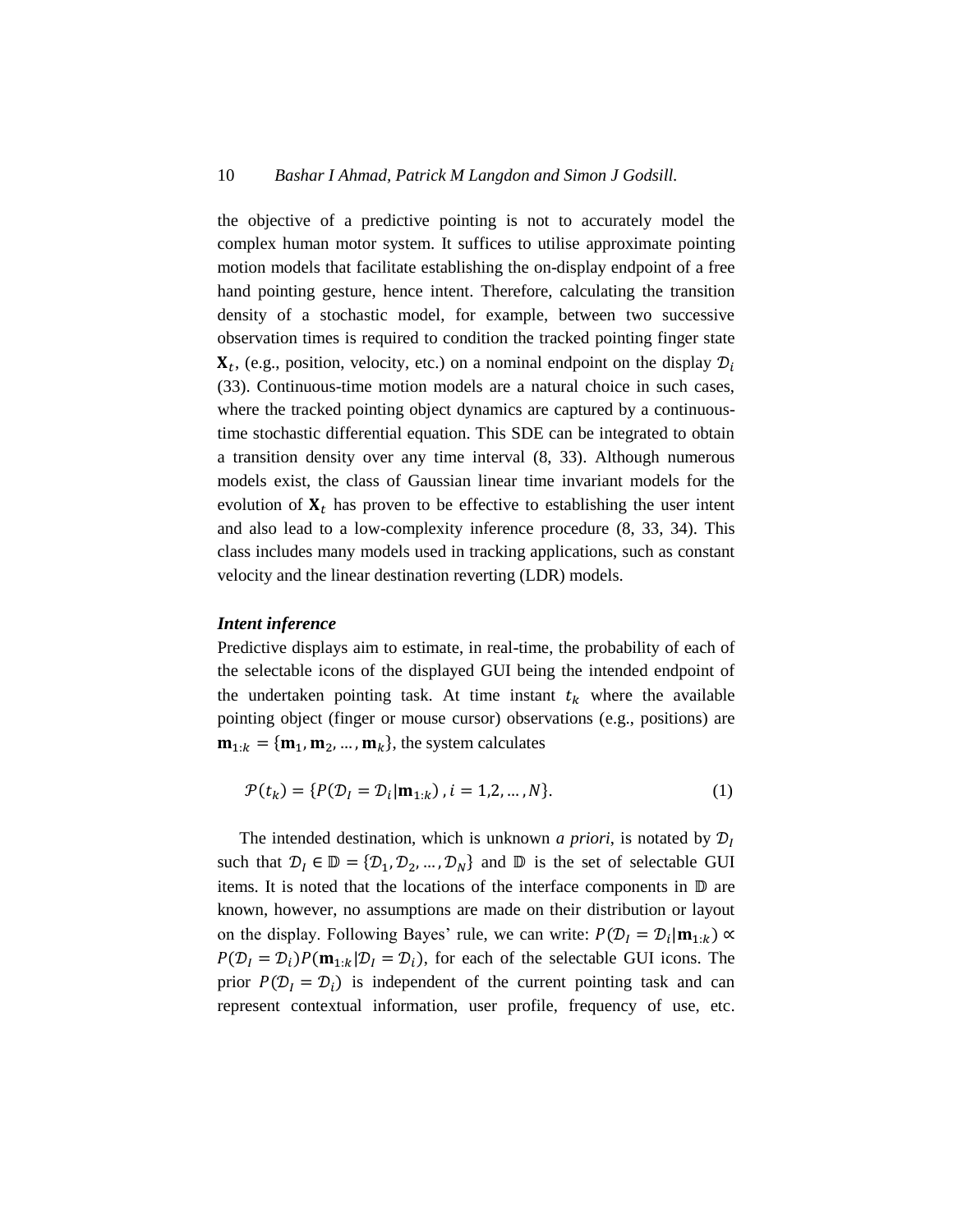Sequentially determining the probabilities in Equation 1 demands only calculating the likelihoods  $P(\mathbf{m}_{1:k}|\mathcal{D}_I = \mathcal{D}_i)$  at the arrival of a new observation (i.e., up-to-date position of the pointing finger or mouse cursor).

After evaluating  $\mathcal{P}(t_k)$  in Equation 1, a simple intuitive approach to establish the intended destination at  $t_k$  is to select the most probable endpoint via

$$
\hat{I}(t_k) = \underset{\mathcal{D}_i \in \mathbb{D}}{\arg \max} P(\mathcal{D}_I = \mathcal{D}_i | \mathbf{m}_{1:k}).
$$
\n(2)

Decision criterion other than Equation 2 can be applied within the Bayesian framework, see (8). For the linear destination reverting models, Kalman filters can be used (one per nominal destination) to calculate  $P(\mathcal{D}_I = \mathcal{D}_i | \mathbf{m}_{1:k})$  in Equation 1 as per (8, 34). Adopting nonlinear motion or observation models can lead to advanced statistical inference methods such as sequential Monte Carlo or other related methods for online filtering.

#### *Linear destination-reverting motion models*

Since the pointing motion is intrinsically driven by the intended on-screen icon, destination-reverting models can be suitable for predictive pointing under health or situationally induced impairments. Following the integration of their respective SDEs and assuming that the intended endpoint is  $\mathcal{D}_i$ , LDR models can be expressed by

$$
\mathbf{X}_{i,k} = \mathbf{F}_{i,k} \mathbf{X}_{i,k-1} + \mathbf{\kappa}_{i,k} + \mathbf{w}_k, i = 1,2,...,N,
$$
\n(3)

where  $X_{i,k-1}$  and  $X_{i,k}$  are the hidden model state vectors at two consecutive time instants  $t_{k-1}$  and  $t_k$ . For example, the state  $\mathbf{X}_{i,k}$  can include the true pointing-finger location in 2D or 3D and other higher order motion dynamics such as velocity, acceleration, etc. Matrix  $F_{i,k}$  is the state transition and  $\kappa_{i,k}$  is a time varying constant (both are with respect to  $\mathcal{D}_i$ ), and the motion model dynamic noise is  $w_k$ . For  $\mathcal{D}_i \in \mathbb{D}$  possible endpoints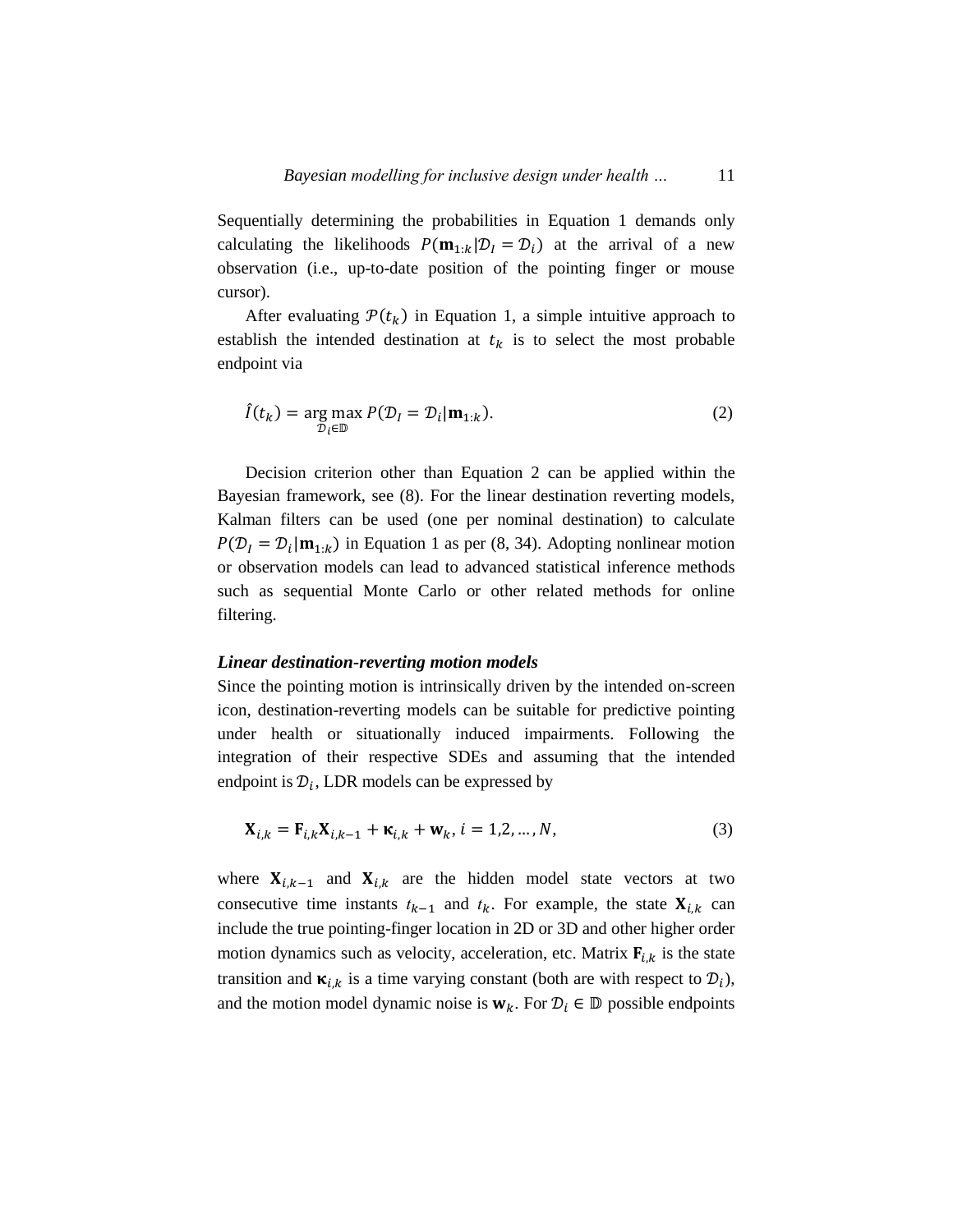on the display (i.e., selectable GUI icons),  $N$  such models can be constructed and their corresponding likelihoods are calculated with the appropriate statistical filtering algorithm where the (also) linear observation model is given by

$$
\mathbf{m}_k = \mathbf{H}_k \mathbf{X}_{i,k} + \mathbf{n}_k. \tag{4}
$$

The noise introduced by the sensor is represented by  $n_k$ . For more details on the LDR models and their characteristics with and without the bridging distributions, the reader is referred to (8, 33, 34).

Bayesian inference with a hidden Markov model offers flexibility in terms of modelling the pointing motion with either HIID or SIID via the SDE and its integration in Equation 3. We recall that the variability in the pointing movement, e.g., due to the user behaviour and/or impairment, can be introduced through the noise element of the state  $X_k$  and the noise generated from the employed sensor (e.g., a particular gesture tracker) can be incorporated via the measurement noise in the observation model in Equation 4. Most importantly, the statistical filter utilised to determine the intent of the tracked object (e.g., mouse cursor in 2D or pointing finger for pointing gestures in 3D) can be applied to the same class of motion models, albeit altering the applied pointing motion model.

#### *Smoothing noisy trajectories*

The results of the N statistical filters applied to determine  $\mathcal{P}(t_k)$  in Equation 1 can be employed to remove the unintentional perturbationsimpairment-related movements as shown in (8, 34). However, in certain scenarios (e.g., severe perturbations) where it is desirable to maintain a simple linear motion model for the intent inference functionality, a preprocessing step/stage can be added such that the raw pointing data is filtered, e.g., using a particle filter (20, 25). The filtered track is subsequently used by the destination inference module. The effectiveness of the state-space-modelling for removing unintentional impairmentrelated pointing movement were demonstrated in (8, 19, 20, 25, 33, 34).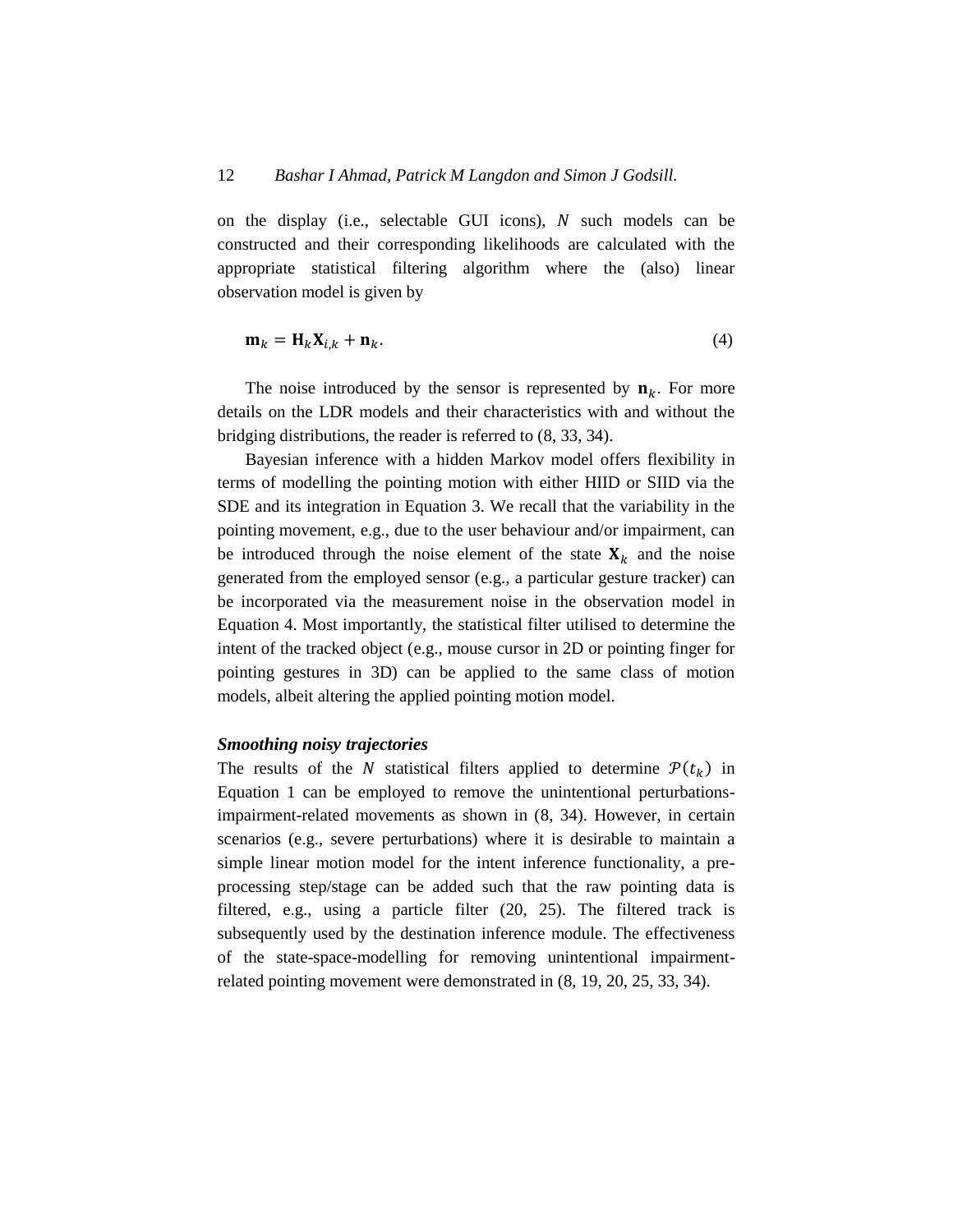

Figure 3. Workload scores for interacting with an in-vehicle touchscreen with and without the predictive capability for 20 participants under varying levels of experienced in-vehicle perturbations (9). (a) Minimum perturbations (motorway); (b) Mild-severe perturbations (badly maintained road).

# **Examples: Situational and motor impairments**

Figure 3 depicts results of utilising an in-vehicle predictive display under varying levels of SIID due to road/driving conditions when the predictive capability is off and on. In the former case, the experiment becomes a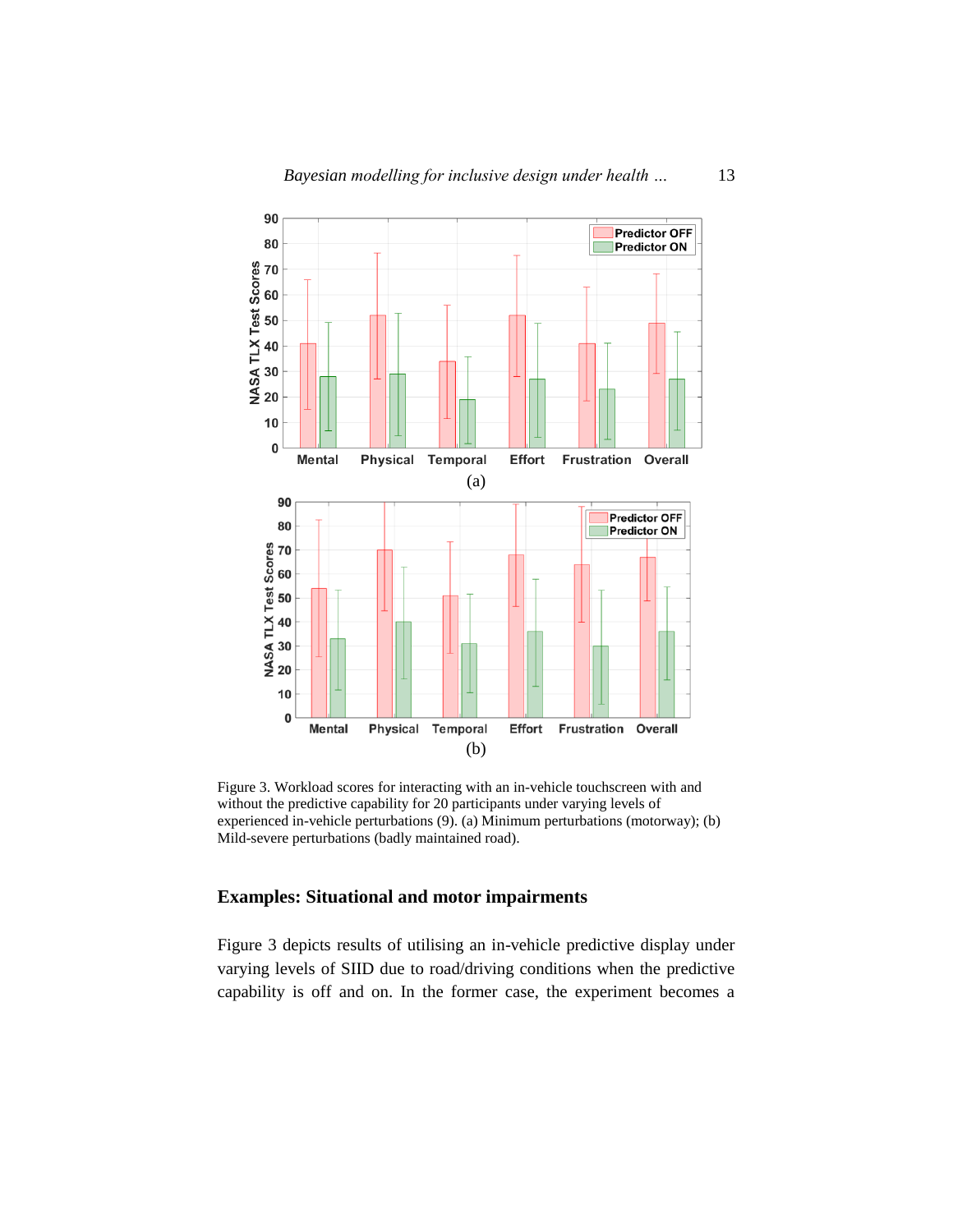conventional task of interacting with an in-car touchscreen where the user has to physically touch the intended icon on the screen to select it. The benefits of the predictive display are assessed in terms of the system ability to reduce the workload of interacting with the in-car touchscreen and the pointing tasks durations  $T_p$ . NASA TLX forms, widely utilised in HCI studies, are used to evaluate the subject workload experienced by the users. In this study, a Leap Motion controller is employed to produce, in realtime, the locations of the pointing finger in 3D, i.e.,  $\mathbf{m}_k = [x_{t_k} y_{t_k} z_{t_k}]'$  at  $t_k$ . Pointing finger observations are then used by the probabilistic intent predictor to calculate the probabilities  $P(t_k)$  in Equation 1. The predictive display auto-selects the intended on-screen icon once a particular level of prediction certainty is achieved (the user need not touch the display surface to make a selection). This pointing facilitation scheme is dubbed *mid-air selection* (9). Figure 3 demonstrates that the predictive display system can reduce the subjective workload of interacting with an in-car display by nearly 50%. It can also be noticed that workload notably increases as more perturbations are experienced. Measured durations of pointing task also show that  $T_p$  can be reduced by over 35% under mild to severe accelerations-vibrations due to the road conditions (e.g., driving on a badly maintained road). Therefore, the predictive display system that uses a suitable Bayesian formulation can significantly simplify and expedite onscreen target acquisitions via free hand pointing gestures.

Figures 4 and 6 illustrate the ability of a sequential Monte Carlo method, namely the variable rate particle filter, to remove highly nonlinear perturbation-related unintentional pointing movements when interacting with a touchscreen using pointing gestures in 3D and selecting icons of a GUI displayed on a computer screen via a mechanical mouse. Whereas, in figure 5 Kalman filtering is applied. The raw cursor movement data in figures 4 and 5 is for a user that suffers from cerebral palsy. Figure 4 exhibits the confidence ellipses obtained from the sequential Monte Carlo filter, which has visibly removed the health-induced-impairment jumping behaviour of the mouse cursor position and can assist identifying the user's intended destination (despite the ambiguity of the raw pointing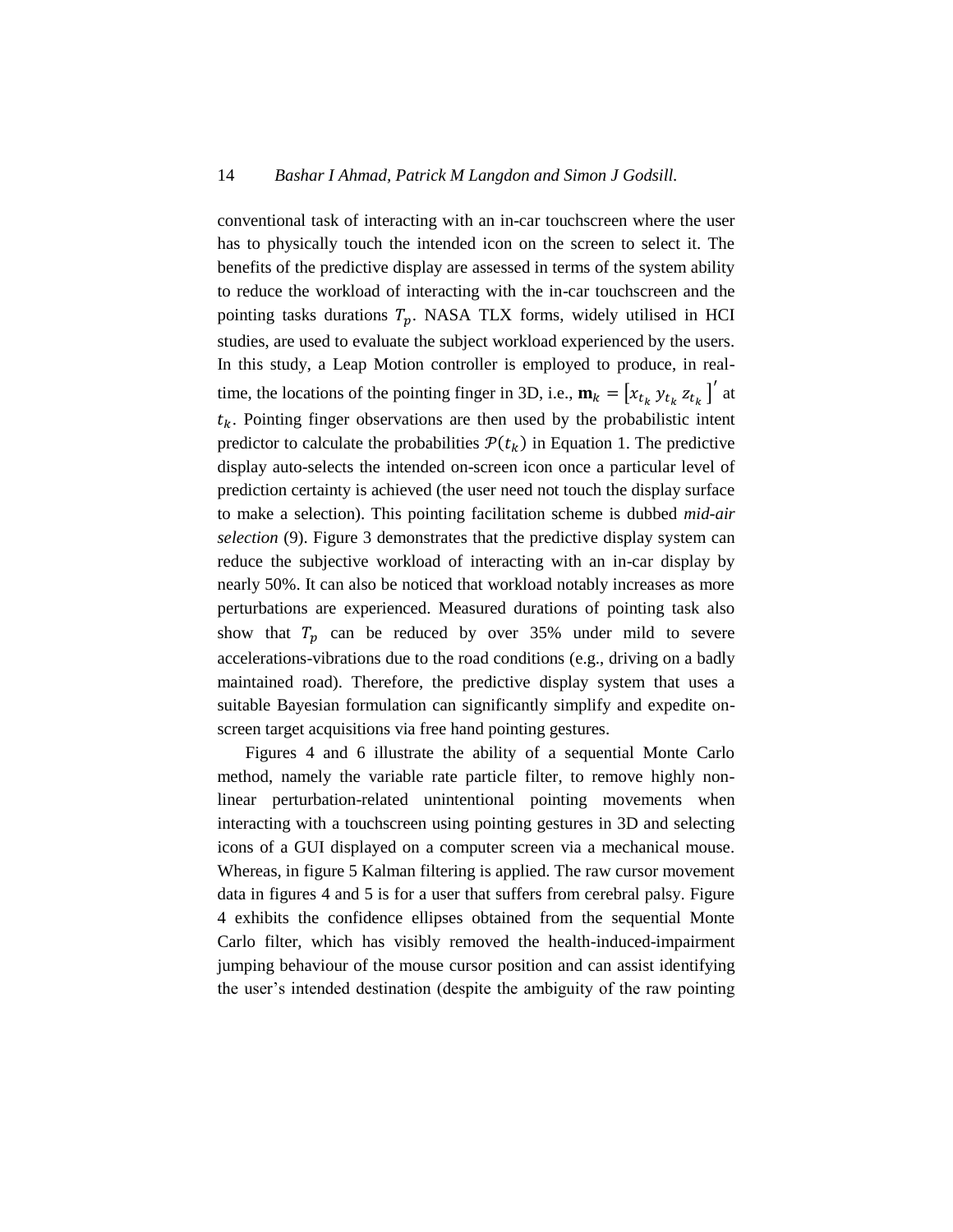data). On the other hand, unintentional situational-induced-impairmentrelated pointing finger movements in 3D are successfully removed in Figure 6.



Figure 4. Filtering noisy mouse cursor trajectories due to HIID using a particle filter and showing the confidence ellipses (20). (a) Raw noisy 2D cursor trace data; (b) filtered traces. Units on the axes are pixels.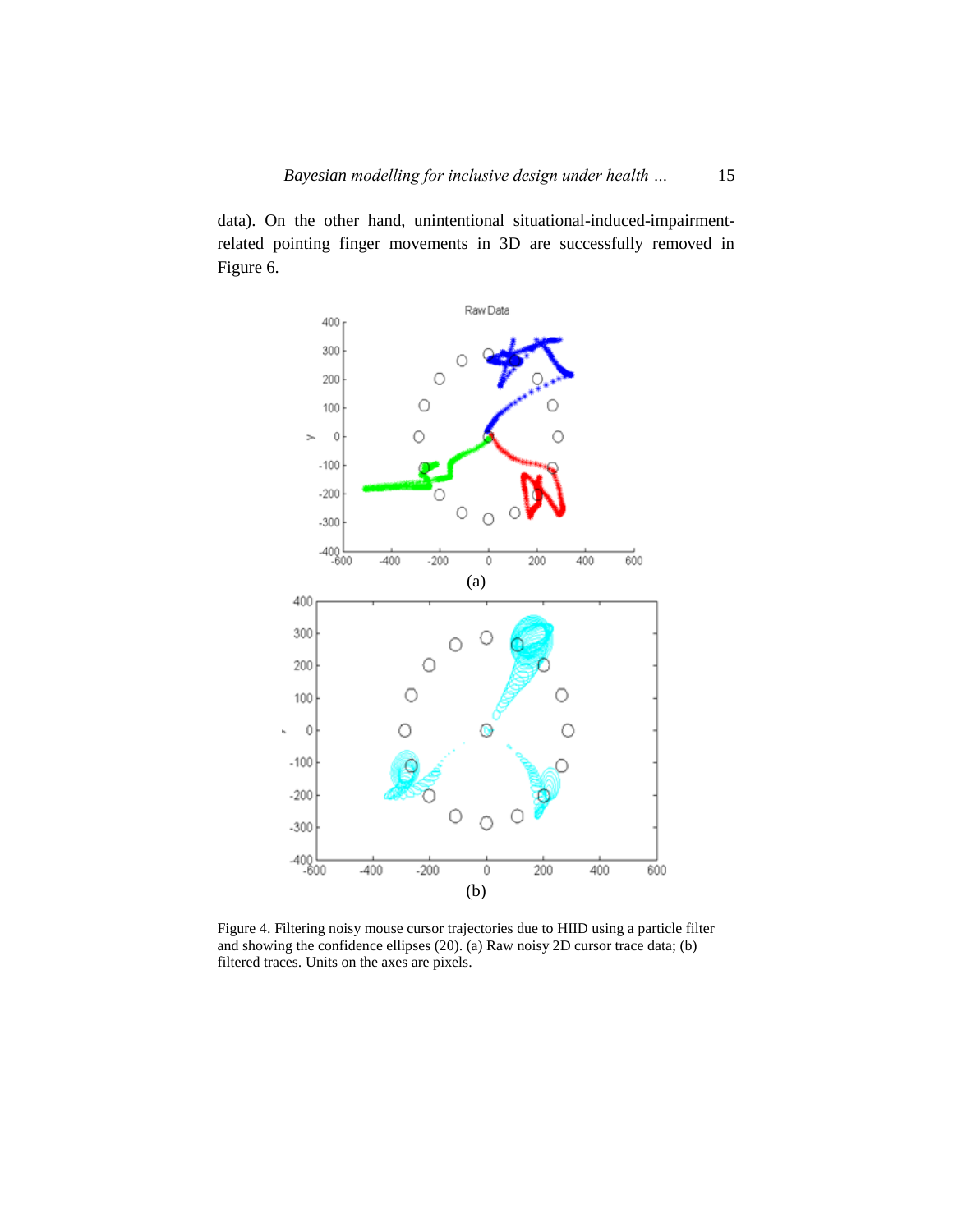

Figure 5. Smooth cursor track in 2D for a severe HIID-related perturbations (19). User is targeting two GUI icons (target 1 is the blue circle and then target 2 is the green circle). The start point is the black circle.



Figure 6. 3D pointing track before (blue) and after (dashed) applying a variable rate particle filter (25).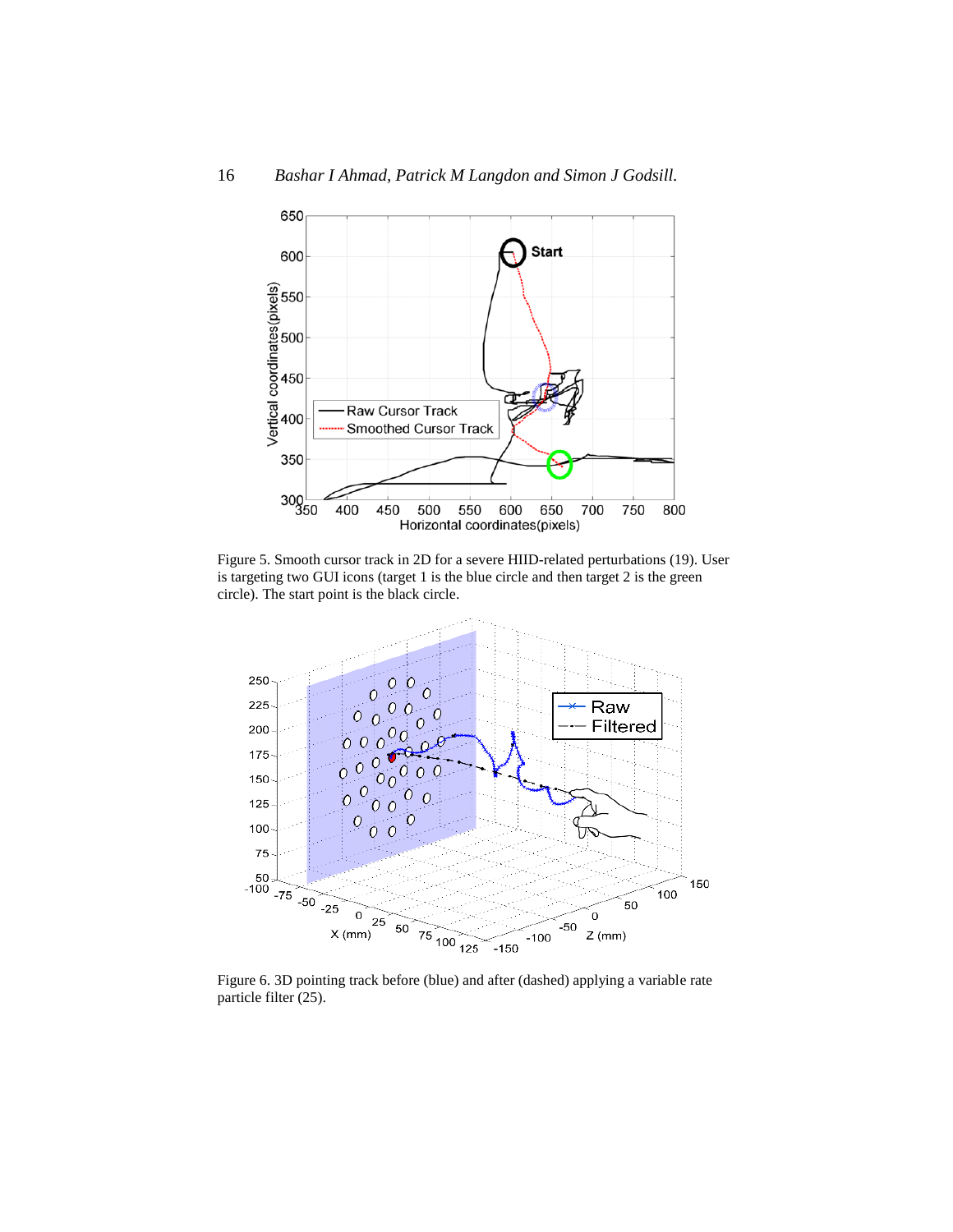# **CONCLUSION**

Using the Bayesian formulation developed for able-bodied touchscreen users in a perturbed environment has proved successful in improving performance and reducing workload. There is no reason to suppose these benefits may not be realised in the case of health-induced impairment and disability. We reported preliminary tests of this assumption, providing promising results. Spasm, weakness, tremor and athetosis can be mitigated or largely eliminated by the predictive approach based on the described Bayesian algorithms, original developed for automotive applications. In particular, motion impaired users, who may have difficulty pointingselecting on interactive displays will benefit not only from prediction and automated selection (i.e. auto-selection), but also from the reduction of workload reported by the automotive trial participants, measured using NASA TLX scores.

Additionally, from an inclusive design perspective, the predictive display technology may greatly benefit those with age related or mild physical or perceptual impairments by enhancing performance in pointingselection and reducing the associated workload. Mild functional impairments such as physical movement (reach and stretch, dexterity), visual acuity, and cognitive capacity could be improved. This predictive approach is also applicable to special purpose designs for specific cases, extreme impairment and disability. Experimental studies will be superseded by trials of the same algorithms and detection technologies with interfaces in mobile displays, walking scenarios, wheelchair use and on public transportation. Predictive displays are capable of incorporating and fusing additional sensory data or input modalities, e.g., eye-gaze or voice-based commands, via the Bayesian framework succinctly described in this chapter. In conclusion, encouraging results suggest that these specific advanced predictive algorithms for pointing and selection have utility in a range of interfaces where performance is impaired, whether by situation or by health. The health based impairment is a rich area for future investigation.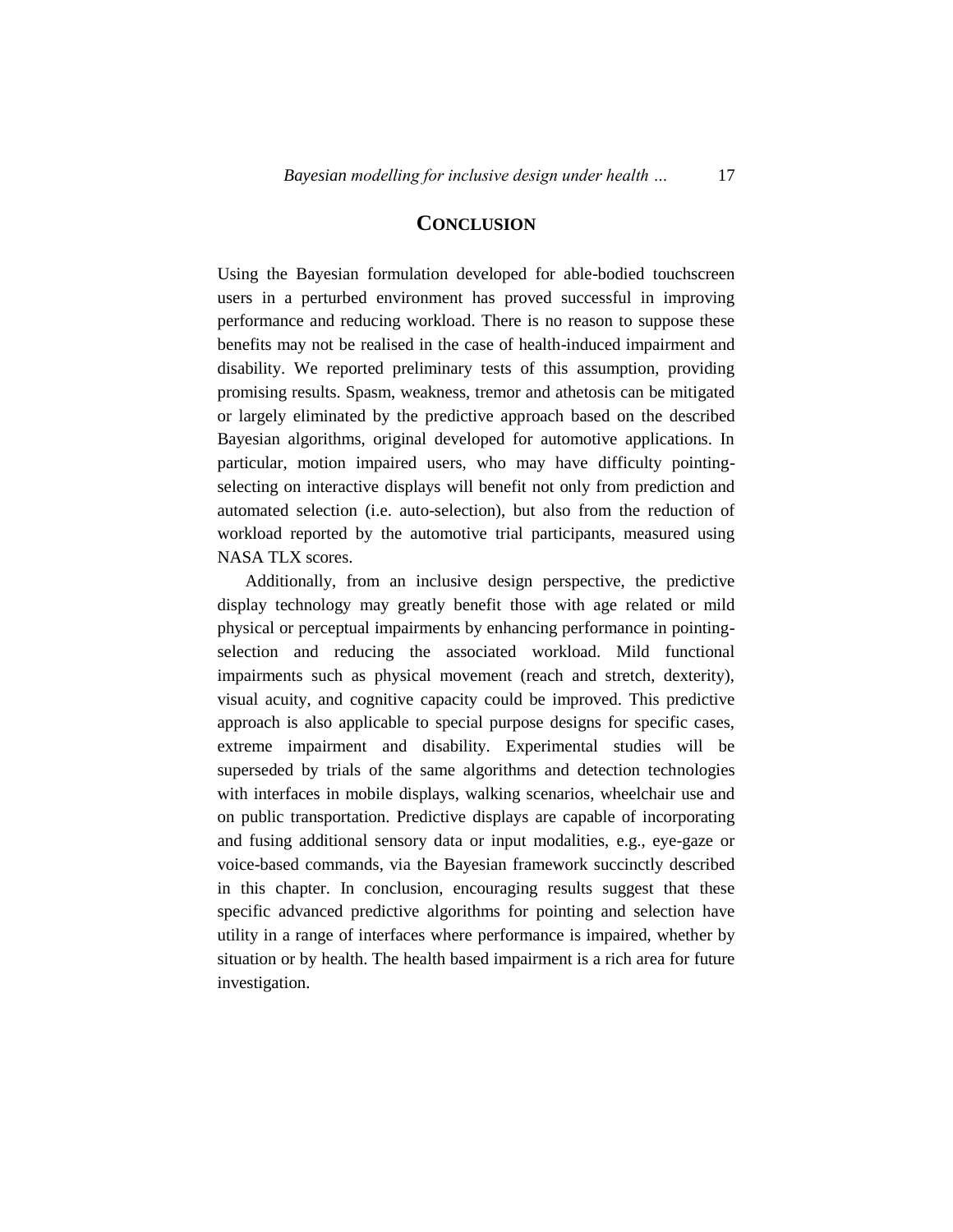### **REFERENCES**

- [1] Burnett G, Porter JM. Ubiquitous computing within cars: designing controls for non-visual use. Int J Hum Comput Stud 2001;55:521–31.
- [2] Burnett G, Lawson G, Millen L, Pickering C. Designing touchpad user-interfaces for vehicles: which tasks are most suitable? Behav Inform Technol 2011;30:403-14.
- [3] Harvey C, Stanton NA. Usability evaluation for in-vehicle systems. London: CRC Press, 2014.
- [4] Jaeger MG, Skov MB, Thomassen NG. You can touch, but you can't look: interacting with in-vehicle systems. Proceedings of the SIGCHI Conf. on Human Factors in Computing Systems (CHI), 2008, Florence, Italy. ACM 2008:1139–48.
- [5] Bishop R. Intelligent vehicle technology and trends. Norwood, MA: Artech House, 2005.
- [6] Ahmad BI, Langdon PM, Godsill SJ, Hardy R, Skrypchuk L, Donkor, R. Touchscreen usability and input performance in vehicles under different road conditions: An evaluative study. Proceedings of the 7th International Conference on Automotive UI and Interactive Vehicular Applications (AutomotiveUI), 2015, Nottingham, UK, ACM, 2015:47-54.
- [7] Klauer SG, Dingus TA, Neale VL, Sudweeks JD, Ramsey DJ. The impact of driver inattention on near-crash/crash risk: An analysis using the 100-car naturalistic driving study data. National Highway Traffic Safety Administration, DOT HS 810 5942006, 2006.
- [8] Ahmad BI, Murphy JK, Langdon PM, Godsill SJ, Hardy R, Skrypchuk L. Intent inference for hand pointing gesture-based interactions in vehicles. IEEE Transactions on Cybernetics 2016;46:878-89.
- [9] Ahmad BI, Langdon PM, Godsill SJ, Donkor R, Wilde R, and Skrypchuk L. You do not have to touch to select: A study on predictive in-car touchscreen with mid-air selection. Proceedings of the 8<sup>th</sup> International Conference on Automotive UI and Interactive Vehicular Applications (AutomotiveUI), 2016, Ann Arbor, USA, ACM, 2016:1-8.
- [10] MacKenzie IS. Fitts' law as a research and design tool in human-computer interaction. Hum Comput Interaction 1992;7:91-139.
- [11] Meyer DE, Abrams RA, Kornblum S, Wright CE, Keith-Smith JE. Optimality in human motor performance: ideal control of rapid aimed movements. Psychol Rev 1988;95:340–70.
- [12] Murata A. Improvement of pointing time by predicting targets in pointing with a PC mouse. Int J Hum Comput Interaction 1998;10:23–32.
- [13] Asano T, Sharlin E, Kitamura Y, Takashima K, Kishino F. Predictive interaction using the Delphian desktop , 2005:133-41.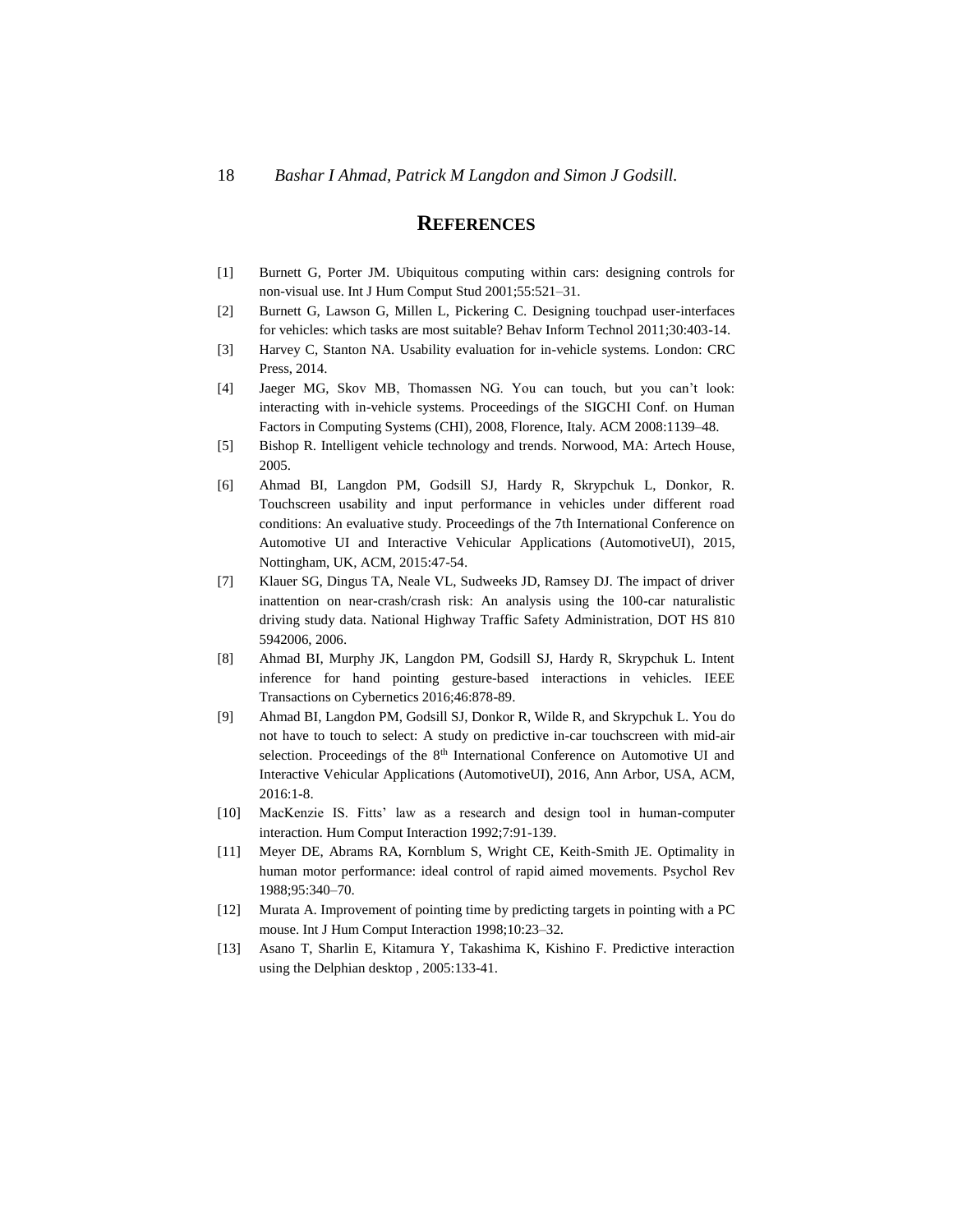- [14] McGuffin MJ, Balakrishnan R. Fitts' law and expanding targets: Experimental studies and designs for user interfaces. ACM Transactions Comput Hum Interaction 2005;12:388–22.
- [15] Wobbrock JO, Fogarty J, Liu SYS, Kimuro S, Harada S. The angle mouse: targetagnostic dynamic gain adjustment based on angular deviation. Proceedings of the SIGCHI Conf. on Human Factors in Computing Systems (CHI); 2009, NY, USA, ACM 2009:1401–410.
- [16] Kopper R, Bowman DA, Silva MG, McMahan RP. A human motor behavior model for distal pointing tasks. Int J Hum Comput Stud 2010;68:603-15.
- [17] Ziebart B, Dey A, and Bagnell JA. Probabilistic pointing target prediction via inverse optimal control. Proceedings of the 2012 ACM International Conference on Intelligent User Interfaces (IUI); 2012; Lisbon, Portugal. ACM; 2012. p. 1–10.
- [18] Pasqual PT, Wobbrock JO. Mouse pointing endpoint prediction using kinematic template matching. Proceedings of the SIGCHI Conf. on Human Factors in Computing Systems (CHI), 2014, Toronto, Canada. ACM 2014:743–52.
- [19] Ahmad BI, Langdon PM, Bunch P, Godsill SJ. Probabilistic Intentionality Prediction for Target Selection Based on Partial Cursor Tracks, Proceedings of the 8<sup>th</sup> International Conference on Universal Access in Human-Computer Interaction (UAHCI). Lecture Notes in Computer Science (8515), 2014. Crete, Greece: Springer, 2014:427-38.
- [20] Langdon PM, Godsill SJ, Clarkson PJ. Statistical estimation of user's interactions from motion impaired cursor use data. Proceedings of the 6<sup>th</sup> Int. Conf. on Disability, Virtual Reality and Associated Technologies (ICDVRAT), 2006, Denmark, 2006.
- [21] Keates S, Hwang F, Langdon PM, Clarkson PJ, Robinson P. Cursor measures for motion-impaired computer users. In: Proceedings of the Fifth Int. ACM Conference on Assistive Technologies (ASSETS), 2002, NY, USA, ACM 2002:135–42.
- [22] Gajos KZ, Wobbrock JO, Weld DS. Automatically generating user interfaces adapted to users' motor and vision capabilities. Proceedings of ACM Symposium on User Interface Software and Technology, 2007, RI, USA, ACM 2007:231-40.
- [23] Biswas P, Langdon PM. Developing multimodal adaptation algorithm for mobility impaired users by evaluating their hand strength. Int J Hum Comput Interaction 2012;28:576-96.
- [24] Domingo MC. An overview of the internet of things for people with disabilities. J Network Comput Applications 2012;35:584-96.
- [25] Ahmad BI, Murphy JK, Langdon PM, Godsill SJ. Filtering perturbed in-vehicle pointing gesture trajectories: Improving the reliability of intent inference. Proceedings of IEEE International Workshop on Machine Learning for Signal Processing (MLSP), 2014, Reims, France, IEEE 2014:1-6.
- [26] Sears A, Lin M, Jacko J, Xiao Y. When computers fade…Pervasive computing and situationally induced impairments and disabilities. Proceedings of HCI International Conference, 2003. Crete, Greece: Springer, 2003:1298-302.